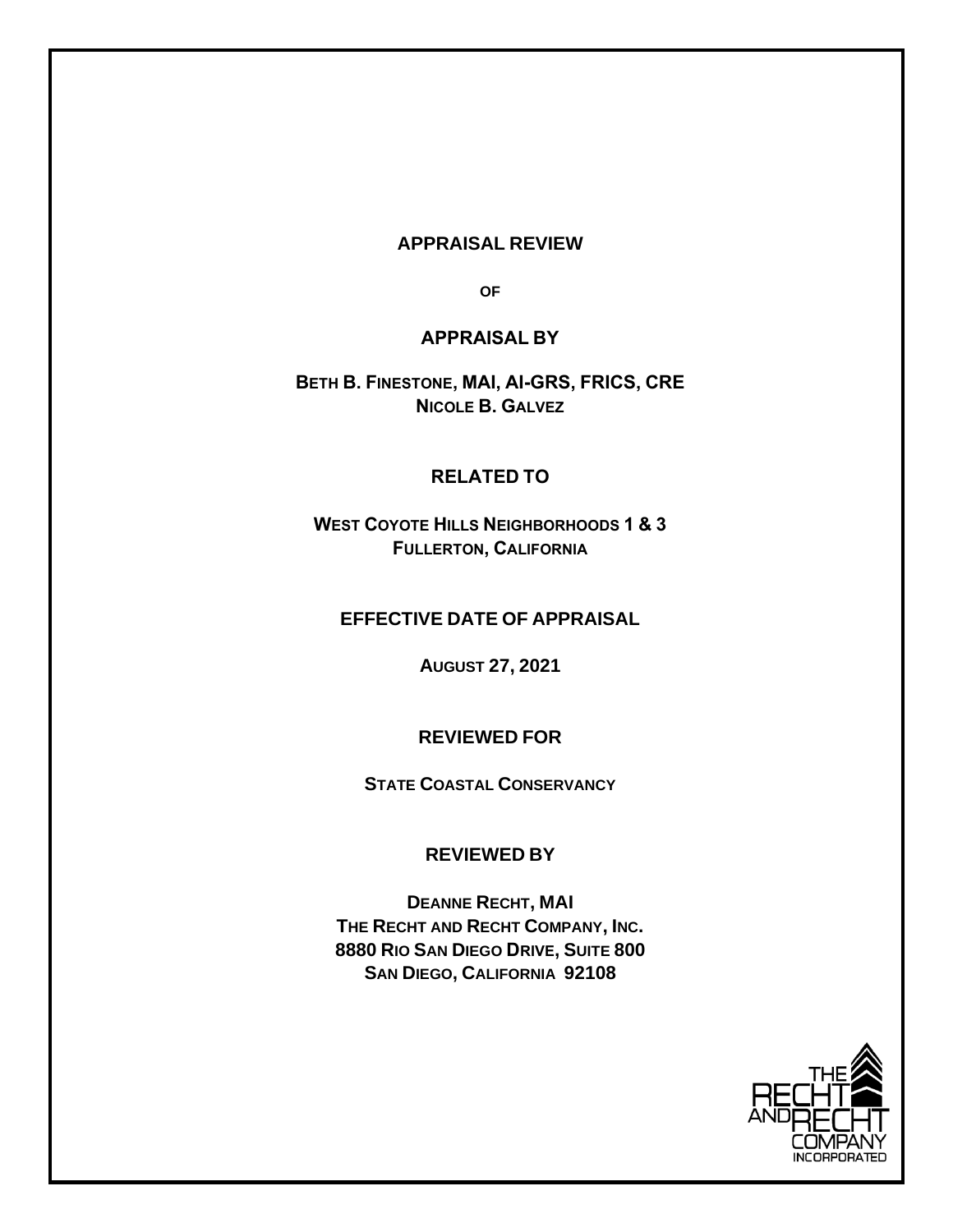

August 30, 2021

REAL ESTATE VALUATION CONSULTANTS 8880 RIO SAN DIEGO DRIVE, SUITE 800 SAN DIEGO, CALIFORNIA 92108 WWW.[APPRAISALEXPERTS](http://www.appraisalexperts.com/).COM TELEPHONE (619) 583-5900 DEANNE RECHT, MAI

Prentiss Williams State Coastal Conservancy 1515 Clay Street, 10<sup>th</sup> Floor Oakland, California 94612-1401

## Reference: Beth Finestone West Coyote Hills Neighborhoods 1 & 3 Appraisal Recht and Recht File No. 21006

Dear Ms. Williams:

At your request and authorization, I have reviewed the appraisal report of the above referenced property by Beth Finestone, MAI, AI-GRS, FRICS, CRE dated June 25, 2021 and revised August 27, 2021. A purchase and sale agreement existed prior to appraisal with atypical terms of sale related to a conservation acquisition of a portion of a contaminated property that was entitled with a vested tentative map for residential development. The approved and vested tentative map included entitlements for residential development as well as clauses regarding the possible public acquisition of two of the neighborhoods, Neighborhoods 1 and 3, for conservation purposes. These documents as well as the condition of the property required the appraiser to consider specific assignment conditions unique to this property and appraisal assignment in identifying the appraisal problem and developing an adequate scope of work.

I found the description of the appraisal problem, scope of work, extraordinary assumptions, and hypothetical condition to be consistent with the complex appraisal problem to be solved, intended use of the appraisal; condition of the subject property, Conditions of Approval of Vesting Tentative Tract Map 17609; and the terms and property interests to be transferred according to the Purchase and Sale Agreement 4823-5475-9323.v17 dated July 20, 2020 between the City of Fullerton and Pacific Coast Homes. This appraisal review is intended to inform the intended users of the adequacy of the appraisal as support for state and federal grant funding for the proposed acquisition of the referenced property by the City of Fullerton. This appraisal review is intended to summarize the appraisal adequacy as support for the proposed acquisition in light of the July 20, 2020 Purchase and Sale Agreement, updated March 24, 2021 First American Title Company Preliminary Title Report, the May 12, 2021 Scope of Work, the updated August 6, 2021 Moote Companies Land Development Cost Estimates all included in the addenda of the Finestone Appraisal.

Like the appraisers, the review appraiser must not allow the intended use of an appraisal report or a client's objectives to cause the assignment results to be biased.<sup>1</sup> While consulting with the client

<sup>1</sup> USPAP 2020-2021 Edition, Standard Rule 3-2, Page 25.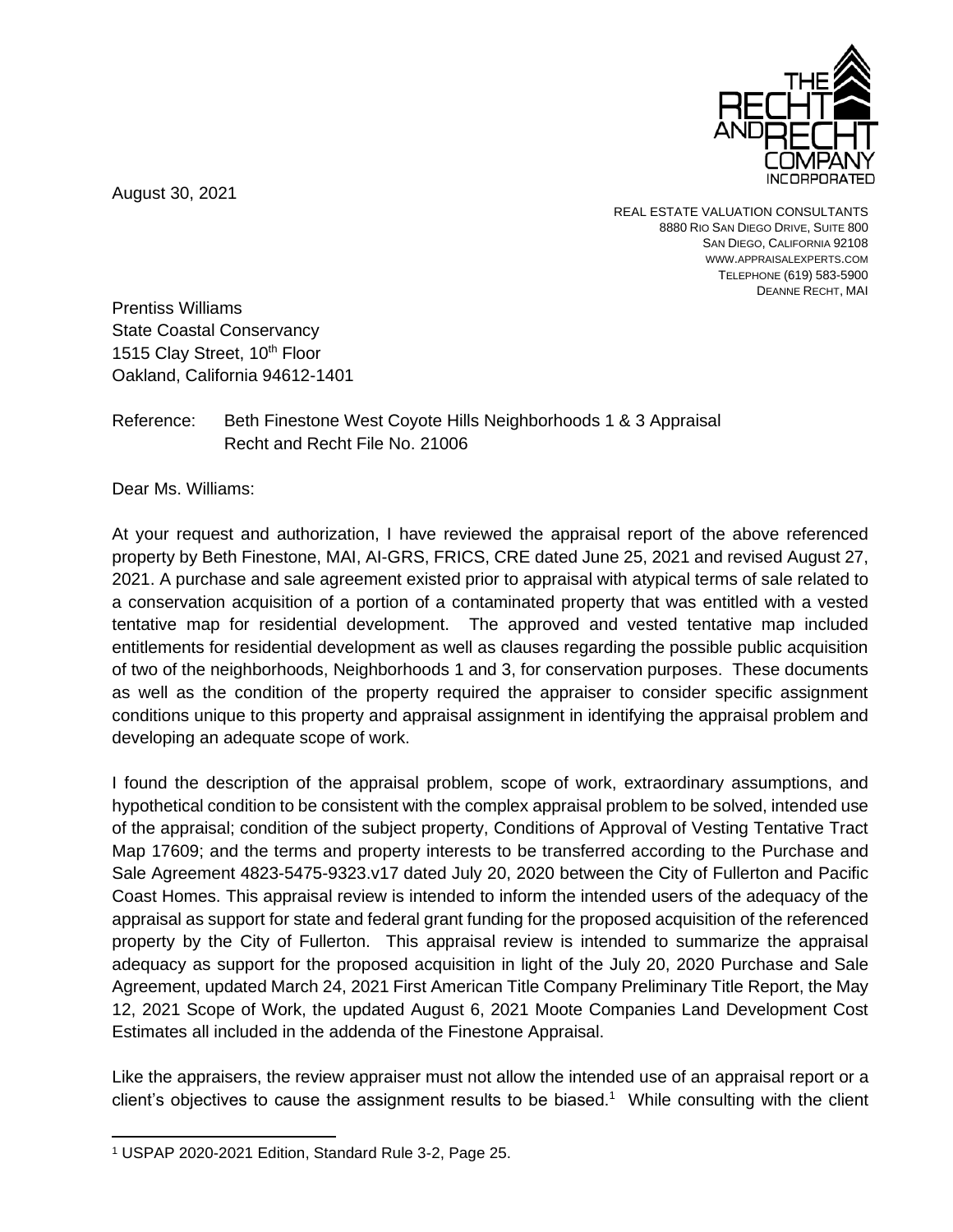regarding a scope of work that would be meaningful in light of the existing purchase and sale agreement, and review of the appraisal, the review appraiser made every effort throughout the review process was to remain unbiased by the sale prices agreed to by the sellers and the City of Fullerton.

As required by USPAP, the appraisers, Beth Finestone and Nicole Galvez have certified that:

- 1) her engagement in this assignment was not contingent upon developing or reporting predetermined results,
- 2) their compensation for completing this assignment was not contingent upon the development or reporting of a predetermined value or direction in value that favors the cause of the client, the amount of the value opinion, the attainment of a stipulated result, or the occurrence of a subsequent event directly related to the intended use of this appraisal,
- 3) the reported analyses, opinions, and conclusions are limited only by the reported assumptions and limiting conditions, and are their personal, impartial, and unbiased professional analyses, opinions, and conclusions,
- 4) they have no present or prospective interest in the property that is the subject of this report and no personal interest with respect to the parties involved.<sup>2</sup>

The Finestone appraisal utilizes three extraordinary assumptions, and with client agreement utilizes a hypothetical condition specific to this assignment, that are appropriate to the terms of the July 2020 Sale Agreement. The appraisers were instructed to appraise the property without consideration of the clean-up costs of existing environmental contamination, a hypothetical condition because the property is contaminated and does require remediation. According to the Agreement, the difference between the contamination remediation costs for residential use (the highest and best use) and the seller proposed remediation cost for open space (the intended use) are to be deducted from Finestone's market value conclusions to arrive at a purchase price based on the *as is* property condition prior to the close of escrow. Furthermore, because the City of Fullerton is under contract to purchase only a portion of the proposed West Coyote Hills development for conservation purposes, based on the terms of sale agreement the appraisers were also to assume that a lot split would be processed prior to the close of escrow, a necessary extraordinary assumption.

While Finestone's value conclusion, based on the hypothetical condition and extraordinary assumptions, have considered potential stigma and the time to clean the site, the *as is* market value of Neighborhoods 1 and 3, a basis for the acquisition price, is to be derived by deducting the difference in remediation costs for residential and open space use from Finestone's value conclusions, assuming that a lot split is to be processed by close of escrow. As required by USPAP, Finestone has added the following statement to the appraisal report everywhere the value conclusion is stated:

*We remind the reader that the values presented above are not as-is values. They assume the property is cleaned to residential standards within 12 months of the close of escrow. Please refer to Hypothetical Condition number one***. 3**



<sup>2</sup> Finestone Appraisal dated August 27, 2021, Page 1.

<sup>3</sup> Ibid, Letter of Transmittal, Pages 3, 4, and 96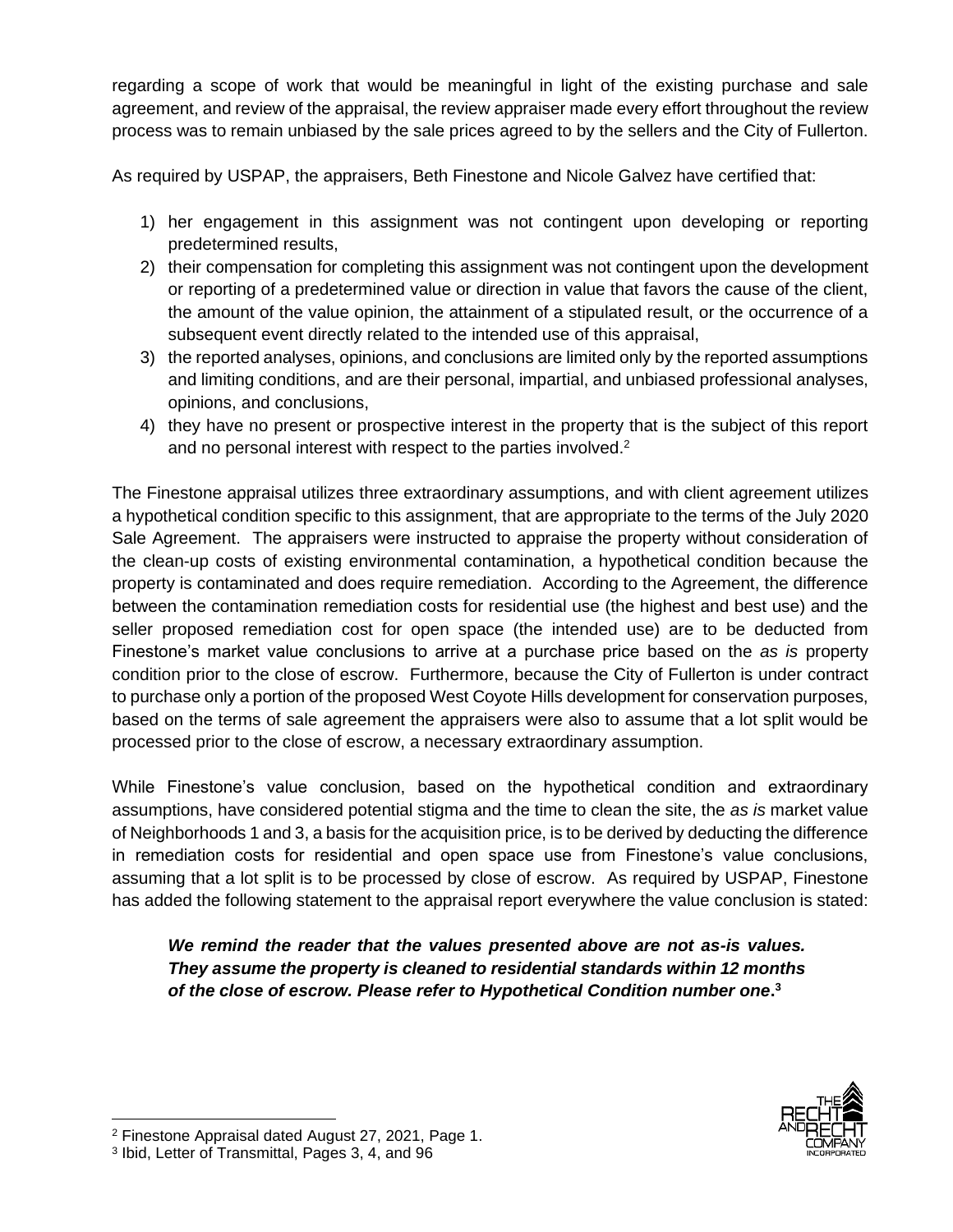The purpose of this review is to determine if the results of the appraisal are credible for the intended users to rely on in authorizing state and federal grant funds for the proposed acquisition. The review also evaluates compliance with the relevant appraisal standards. The following review appraisal summarizes the adequacy of the support provided in the Finestone appraisal for the value conclusion and compliance with the Uniform Standards of Professional Appraisal Practice (USPAP), the combined State of California Coastal Conservancy and Department of General Services Environmental Appraisal Specifications, and the Uniform Appraisal Standards for Federal Land Acquisitions (UASFLA). I have concluded that the appraisal is adequately supported and in compliance with the applicable standards. The rationale for my conclusions follows.

Respectfully Submitted,

bame Fealt

Deanne Recht, MAI License No. AG 024513

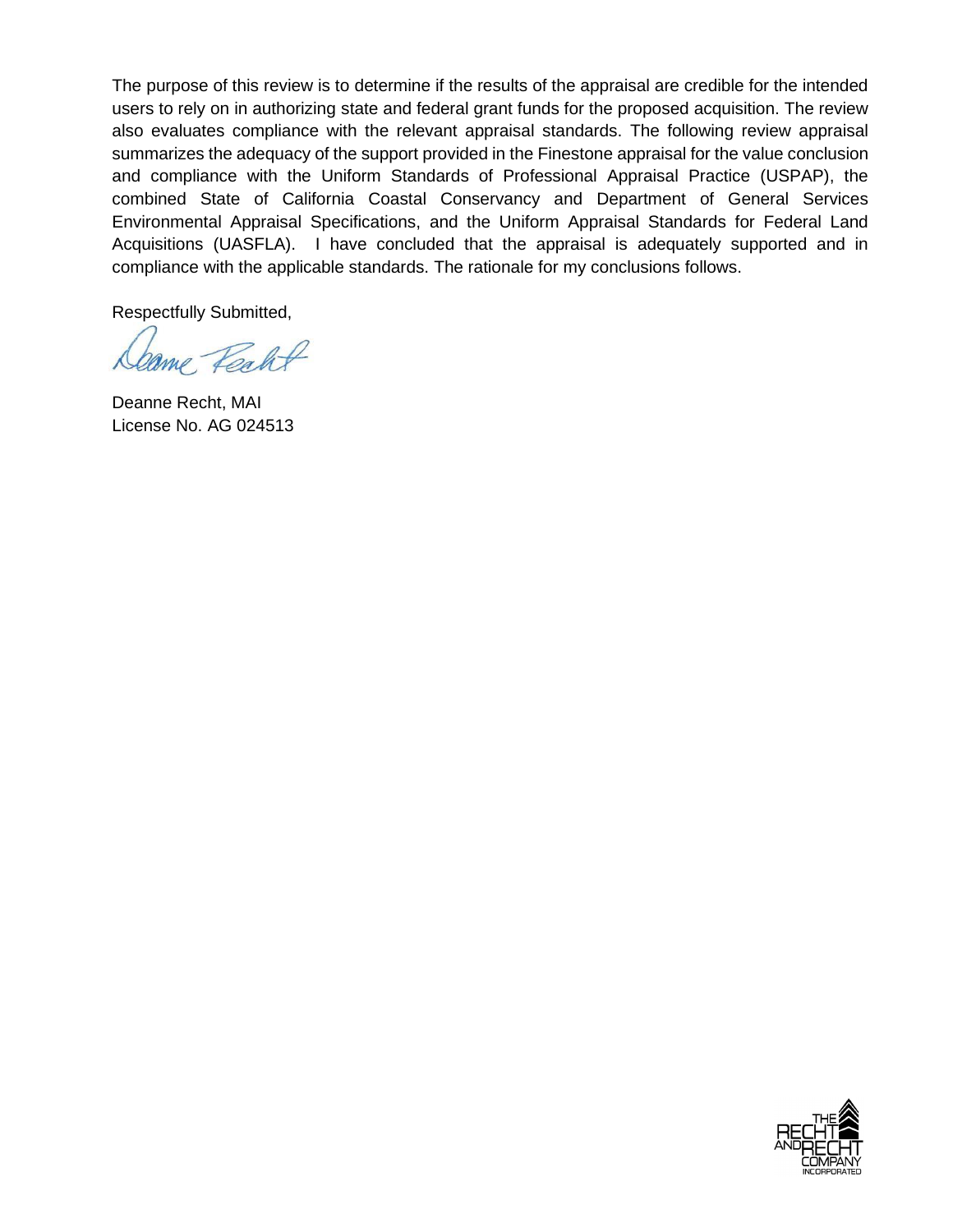# **REVIEW APPRAISER'S CERTIFICATION**

I certify that, to the best of my knowledge and belief:

## *2020-2021 USPAP*

- The statements of fact contained in this report are true and correct.
- The reported analyses, opinions, and conclusions are limited only by the reported assumptions and limiting conditions and are my personal, impartial, and unbiased professional analyses, opinions, and conclusions.
- I have no present or prospective interest in the property that is the subject of this report and no personal interest with respect to the parties involved.
- I have performed services, as a review appraiser regarding the property that is the subject of this report within the three-year period immediately preceding acceptance of this assignment.
- I have no bias with respect to the property that is the subject of this report or to the parties involved with this assignment.
- My engagement in this assignment was not contingent upon developing or reporting predetermined results.
- My compensation for completing this assignment is not contingent upon the development or reporting of a predetermined value or direction in value that favors the cause of the client, the amount of the value opinion, the attainment of a stipulated result, or the occurrence of a subsequent event directly related to the intended use of this appraisal.
- My analyses, opinions, and conclusions were developed, and this report has been prepared, in conformity with the Uniform Standards of Professional Appraisal Practice.
- I have made a personal inspection of the property that is the subject of this report.
- No one provided significant real property appraisal assistance to the person signing this certification.

# Appraisal Institute, *Standard B of the Standard of Valuation Practice*

- The reported analyses, opinions, and conclusions were developed, and this report has been prepared, in conformity with the requirements of the Code of Professional Ethics and Standard B of the Standards of Valuation Practice of the Appraisal Institute.
- The use of this report is subject to the requirements of the Appraisal Institute relating to review by its duly authorized representatives.
- As of the date of this report, I have completed the continuing education program for Designated Members of the Appraisal Institute.

# *UASFLA*

• The appraisal review was developed, and the appraisal review report was prepared in conformance with the Appraisal Standards Board's *Uniform Standards of Professional Appraisal Practice* and complies with USPAP's Jurisdictional Exception Rule when invoked by Section 1.2.7.2 of the *Uniform Appraisal Standards for Federal Land Acquisitions*; and

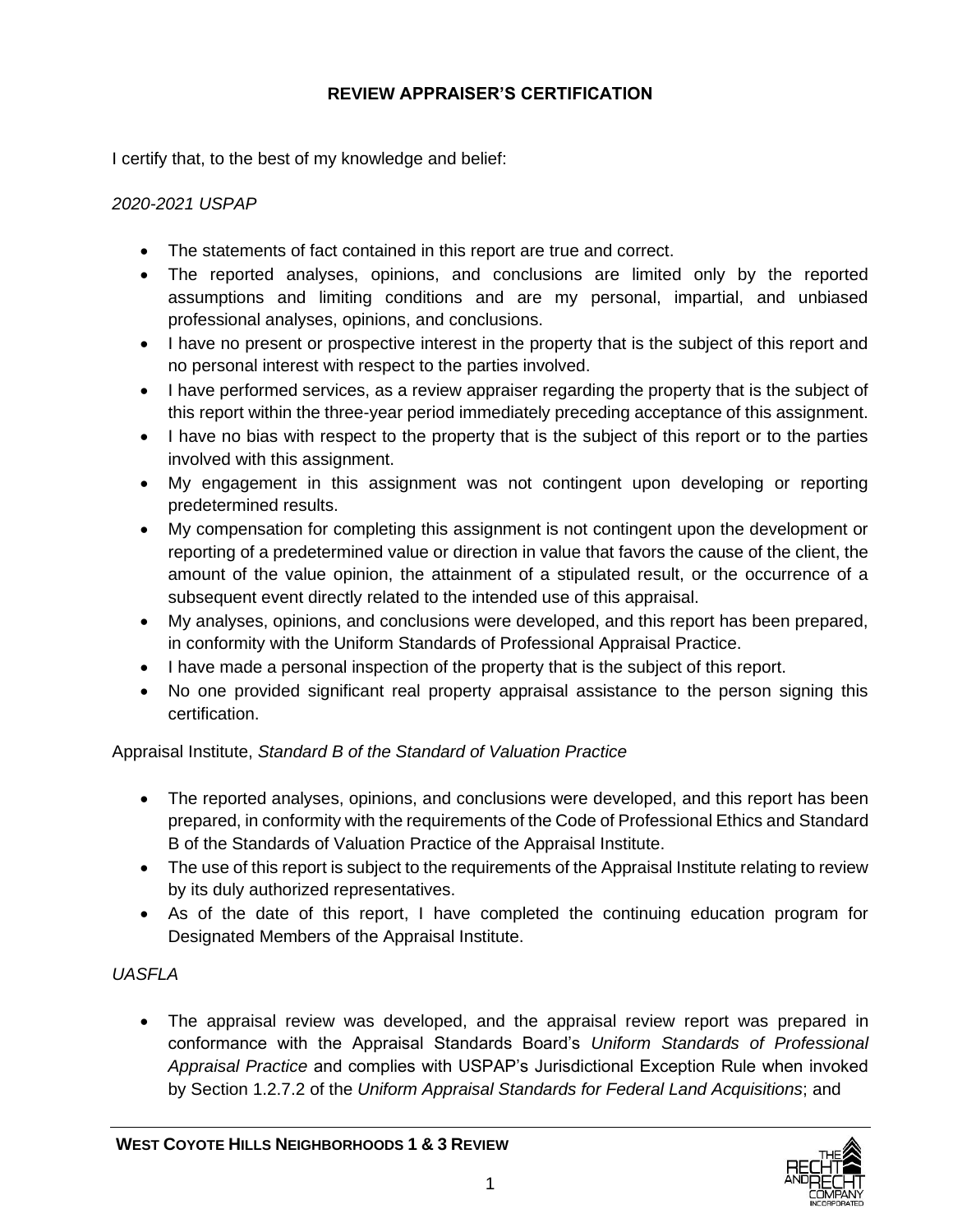- The appraisal review was developed in conformity with the *Uniform Appraisal Standards for Federal Land Acquisitions, Sixth Edition*
- The review appraiser has made a physical inspection of the property appraised.
- The review appraiser concurs with the opinions and conclusions of the work under review.

 $\sim$ 

Deanne Recht, MAI CA Certification No. AG024513



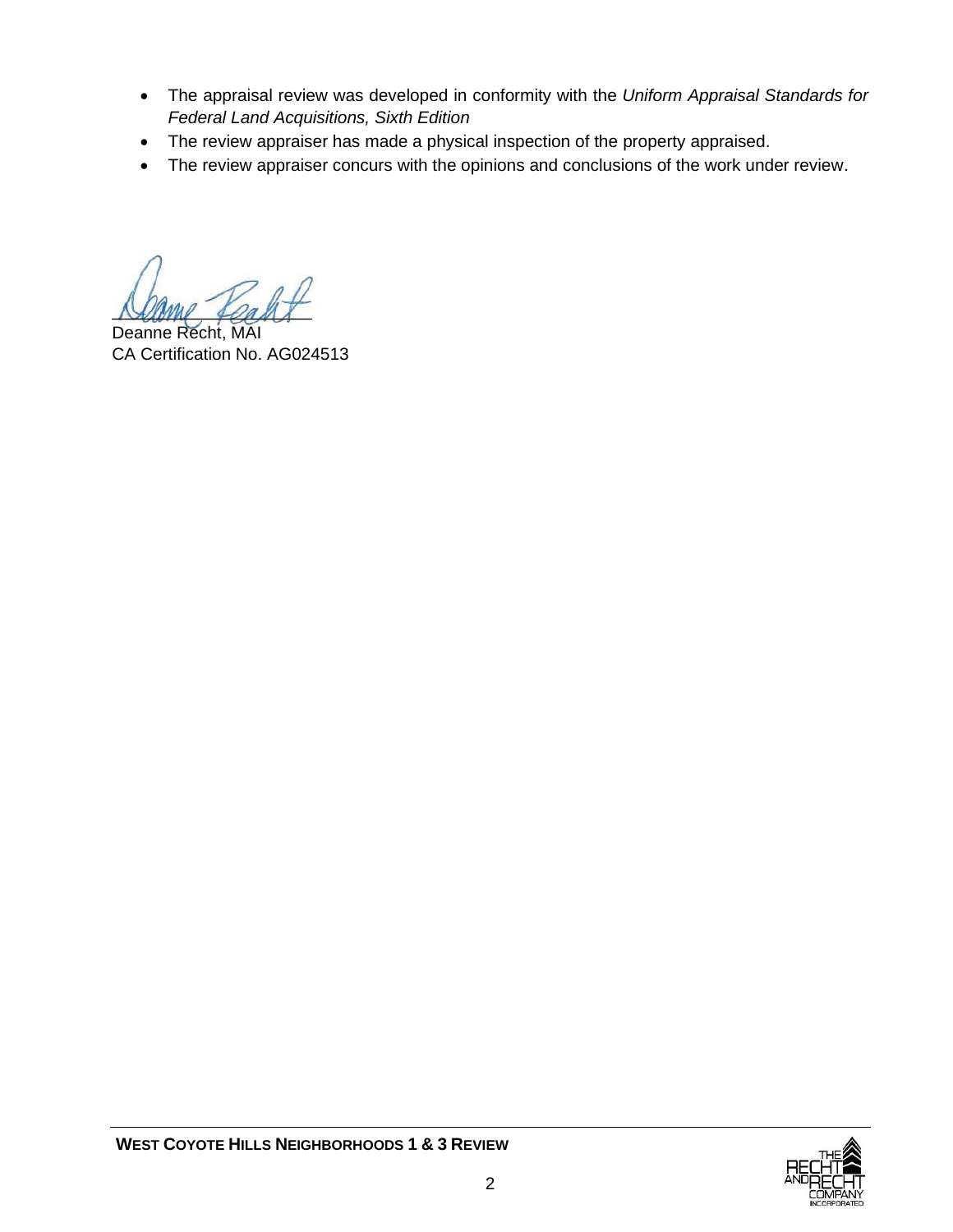### **SCOPE OF WORK**

| <b>CLIENT</b>                   | <b>State Coastal Conservancy</b>                                                                                                                                   |
|---------------------------------|--------------------------------------------------------------------------------------------------------------------------------------------------------------------|
| <b>INTENDED USERS</b>           | State Coastal Conservancy and other State of California and US<br>government agencies                                                                              |
| <b>INTENDED USE</b>             | For state and federal grant funding for a conservation acquisition of<br>the subject property                                                                      |
| <b>LEVEL OF INSPECTION</b>      | Field Review, inspection July 19, 2021                                                                                                                             |
| <b>EFFECTIVE DATE OF REVIEW</b> | August 30, 2021                                                                                                                                                    |
| <b>PROPERTY TYPE</b>            | Vacant raw land that is entitled with a vesting tentative tract map for<br>residential development but not yet been remediated from a prior oil<br>production use. |

The scope of work is an appraisal review sufficient to produce credible assignment results in accordance with USPAP Standards Rule 3-1. This independent appraisal review assignment requires the reviewer to opine on the adequacy and quality of the entire appraisal report, including the completeness of the appraisal report given the laws, regulations, client instructions and specifications applicable to the appraisal under review. The appraisal report is summarized in a synopsis that addresses significant data, facts and conclusions, including the appraiser's conclusions of highest and best use and the opinions of fair market value subject to the hypothetical condition, extraordinary assumptions and general assumptions and limiting conditions. The reviewer's scope of work included:

- 1) Identification of the appraisal problem
- 2) Summary of the appraisal analysis
- 3) An opinion as to whether or not the appraiser properly identified and inspected the subject property and market data
- 4) An opinion on the sufficiency, accuracy and relevance of the market data analyzed
- 5) An opinion on the appropriateness of the methodology and credibility and reasonableness of the appraiser's opinions or conclusions
- 6) An opinion on the adequacy and quality of the appraisal report
- 7) Identification of areas of disagreement, if any

Due to the completeness of the 672-page Finestone Appraisal with supporting documents included in the addenda, it is a standalone document that adequately supports the value conclusions for the intended use. It was unnecessary for the review appraiser to perform independent research.

Appraisers Beth Finestone and Nicole Galvez were contacted in the course of this review assignment. During telephone conferences typos, minor errors and a couple of inconsistencies identified in the review process were discussed and revisions to the appraisal report were made to the satisfaction of the review appraiser. The appraisers made the necessary corrections and revisions to rectify the inconsistencies, including a request to the City of Fullerton for current Moote Companies cost estimating data consistent with the May 25, 2021 effective date of appraisal. This appraisal review reflects the revised final appraisal dated August 27, 2021 that included consideration of Moote Companies development cost estimates for Neighborhoods 1 and 3, including a share of the cost of appropriate community infrastructure requirements (backbone costs), dated August 6, 2021.

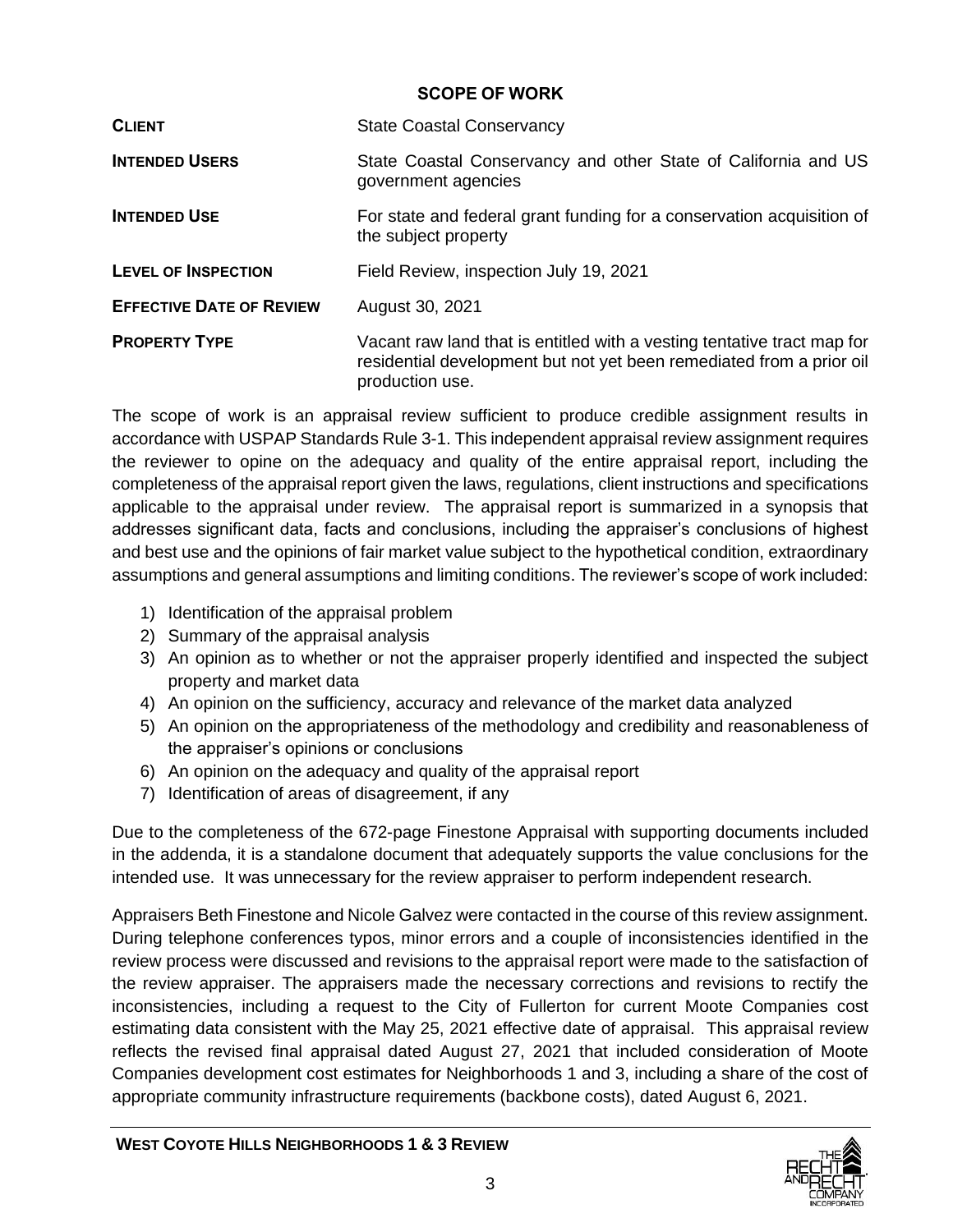# **PRIOR RECHT AND RECHT APPRAISAL SERVICES**

Deanne Recht, MAI provided a review of a 2019 appraisal of the subject property within the last threeyear period. The prior appraisal review assignment involved a different appraiser, a different scope of work, different effective date of appraisal, different extraordinary assumptions and hypothetical conditions, different methodology, and different market data comparisons that did not reflect the as is condition of the subject property. As the 2019 appraisal was determined to be inadequate support for an as is market value opinion for the intended use and was not in compliance with USPAP, UASFLA or California DGS Appraisal Guidelines, the value conclusion is irrelevant. Other than having the same subject property, the prior review assignment had no similarities to the current appraisal review assignment.

In 2020, Deanne Recht, MAI consulted with the client and intended users in forming a Scope of Work for a new appraisal. Although requested to review a 2020 Finestone appraisal of the subject property, the request was cancelled by the State Coastal Conservancy prior to conducting a review appraisal. Deanne Recht and The Recht and Recht Company have formed no opinions on the 2020 Finestone appraisal of the subject property.

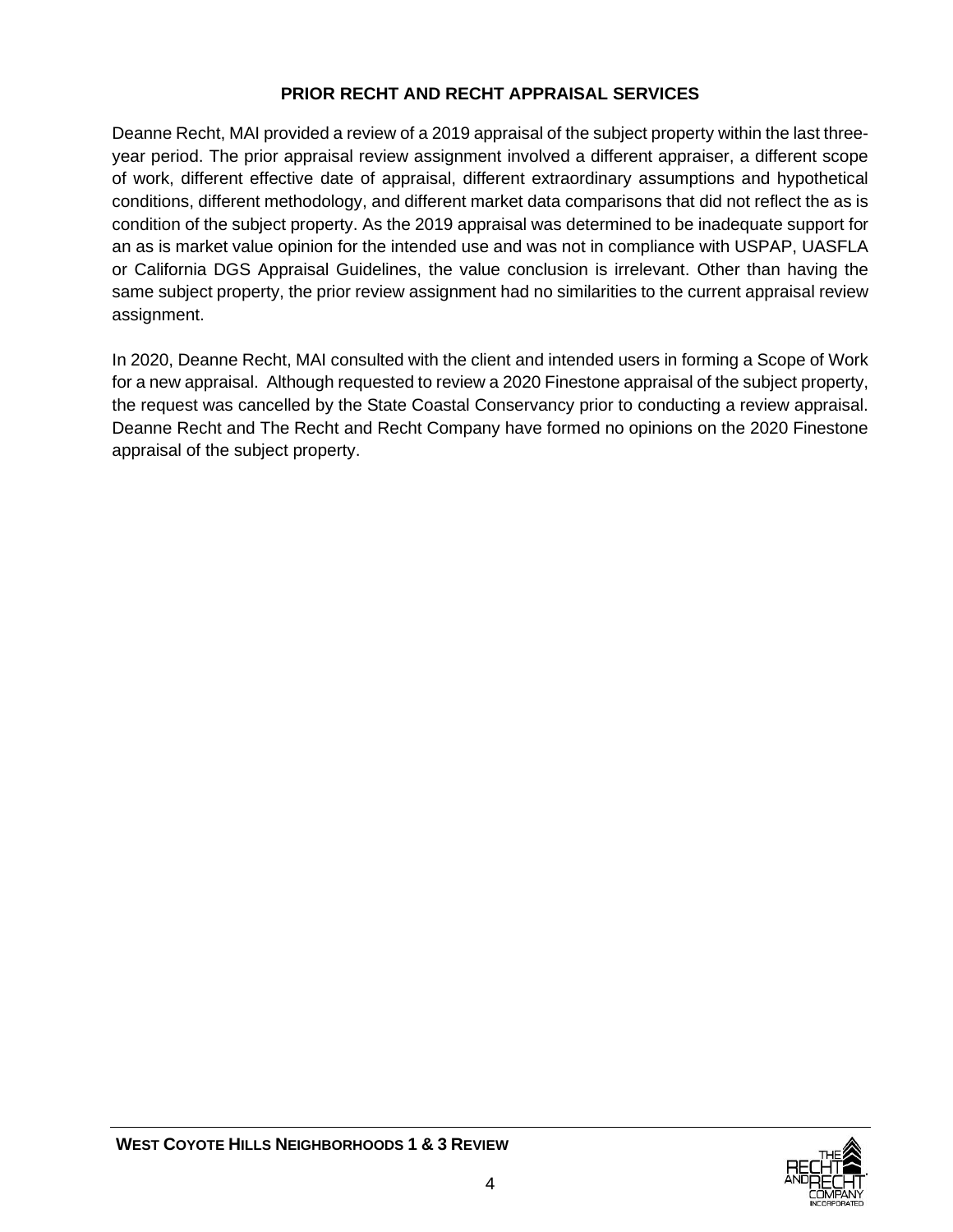#### **SUMMARY OF FINESTONE APPRAISAL UNDER REVIEW**

| <b>EFFECTIVE DATE OF THE APPRAISAL</b><br><b>UNDER REVIEW:</b> | June 25, 2021                                                                                                                                                                                                                                                                                                                                                                                                                                                |
|----------------------------------------------------------------|--------------------------------------------------------------------------------------------------------------------------------------------------------------------------------------------------------------------------------------------------------------------------------------------------------------------------------------------------------------------------------------------------------------------------------------------------------------|
| <b>DATE OF THE APPRAISAL REPORT</b>                            | August 27, 2021                                                                                                                                                                                                                                                                                                                                                                                                                                              |
| <b>APPRAISAL STANDARDS:</b>                                    | The appraisal is in compliance with the Uniform Standards of<br>Professional Appraisal Practice (USPAP), the Code of<br>Professional Ethics and Standards of Professional Appraisal<br>Practice of the Appraisal Institute, the Uniform Appraisal<br>Standards for Federal Land Acquisitions (UASFLA) and the<br><b>Combined Coastal Conservancy and Department of General</b><br>Services (DGS) Environmental Appraisal Specifications.                     |
| <b>LOCATION:</b>                                               | West Coyote Hills, Neighborhoods 1 & 3<br>South of Imperial Highway & West of North Euclid<br>Fullerton, Orange County, California 92835 <sup>4</sup>                                                                                                                                                                                                                                                                                                        |
| <b>INTEREST APPRAISED</b>                                      | Fee simple interest                                                                                                                                                                                                                                                                                                                                                                                                                                          |
| <b>ASSESSOR'S PARCEL NUMBER:</b>                               | Portions of 287-081-52 <sup>5</sup>                                                                                                                                                                                                                                                                                                                                                                                                                          |
| <b>LEGAL DESCRIPTION:</b>                                      | Lengthy descriptions of West Coyote Hills Neighborhoods 1<br>and 3 from the sale agreement are included on Appraisal<br>Pages 18-21 and in the preliminary title report included in<br>Addendum G.                                                                                                                                                                                                                                                           |
| <b>HYPOTHETICAL CONDITIONS:</b>                                | A hypothetical condition is defined in USPAP as a condition,<br>directly related to a specific assignment, which is contrary to<br>what is known by the appraiser to exist on the effective date<br>of the assignment results but is used for the purpose of<br>analysis. <sup>6</sup>                                                                                                                                                                       |
|                                                                | UASFLA requires that any assumptions and limiting<br>conditions that are necessary to the background of the<br>appraisal shall be stated. Special instructions provided to the<br>appraiser shall be referenced and a copy of such instructions<br>shall be included in the addenda of the appraisal report. <sup>7</sup> The<br>hypothetical condition utilized by Finestone with client and<br>intended user approval has been included in multiple places |

<sup>4</sup> Finestone Appraisal, dated August 27, 2021, Page 4



<sup>5</sup> Ibid

<sup>6</sup> USPAP 2020-2021 Edition, The Appraisal Foundation, Page 4

<sup>7</sup> Uniform Appraisal Standards for Federal Land Acquisitions, Sixth Edition, The Appraisal Foundation, 2016, Page 59.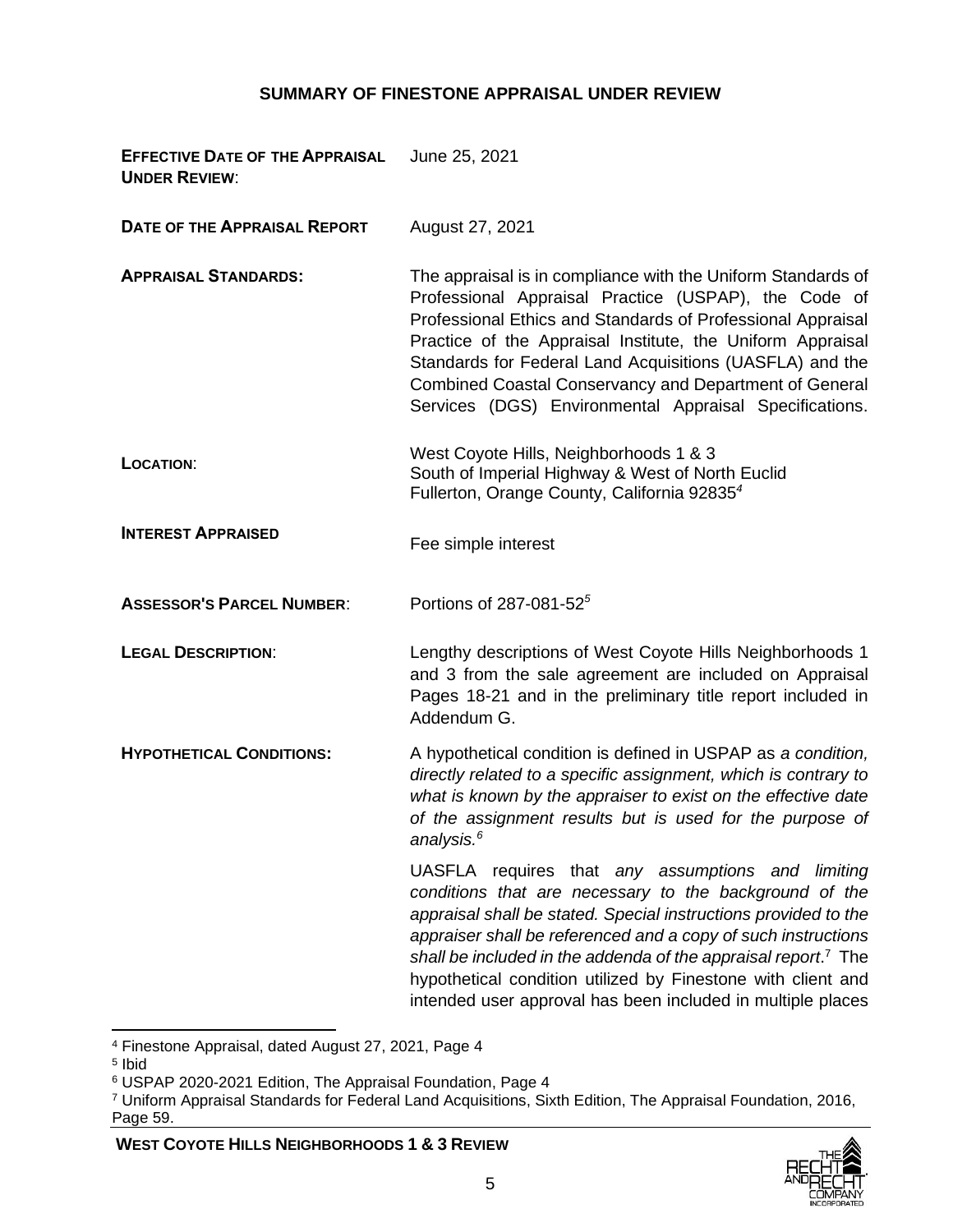in the appraisal, in the Addendum H, and the Client Approved Scope of Work.

The use of the hypothetical condition to disregard clean-up costs for a property requiring contamination remediation prior to development to its highest and best use is a specific client instruction that has been repeatedly stated clearly in the body of the report<sup>8</sup>. This hypothetical condition is appropriate given that the terms the Sale and Purchase Agreement requirement to reconcile the difference between the cost of the proposed level of remediation to open space standards (at the seller's cost) and cost of higher standards of remediation required for residential use to be deducted from the purchase price during escrow. The supporting client instruction included in Addendum H is consistent with the Purchase and Sale Agreement in Addendum E.

The appraiser warns that use of any extraordinary assumptions or hypothetical condition may have affected the assignment results. She also explicitly states that the difference in the mediation costs must be deducted from appraised value to arrive at the *as is market value*.

**EXTRAORDINARY ASSUMPTIONS:** An extraordinary assumption is defined in USPAP as *an assignment-specific assumption as of the effective date regarding uncertain information used in an analysis which, if found to be false, could alter the appraiser's opinions and conclusions.<sup>9</sup>*

> Finestone identified three extraordinary assumptions considered to be reasonable. The first, by client instruction, is the extraordinary assumption that Neighborhoods 1 and 3 will be separate legal lots by the close of escrow as required of both buyer and seller by the terms of the Purchase and Sale Agreement (Addendum E).

> The second extraordinary assumption acknowledges a deed restriction related to future conservation use that will be put in place subsequent to the sale and is appropriate to disregard as it is irrelevant to analysis of the property at its highest and best use.

> The third extraordinary assumption is that the development cost estimates prepared by Moote Companies are accurate, adequate and consistent with what a typical buyer would consider for a similar development. This type of extraordinary assumption is commonly utilized by appraisers when relying on the work product of other professionals. To the best of her



<sup>8</sup> Finestone Appraisal, dated August 27, 2021, Letter of Transmittal, Pages 2, 5, 12, 97 and Addendum H. <sup>9</sup> USPAP 2020-2021 Edition, The Appraisal Foundation, Page 4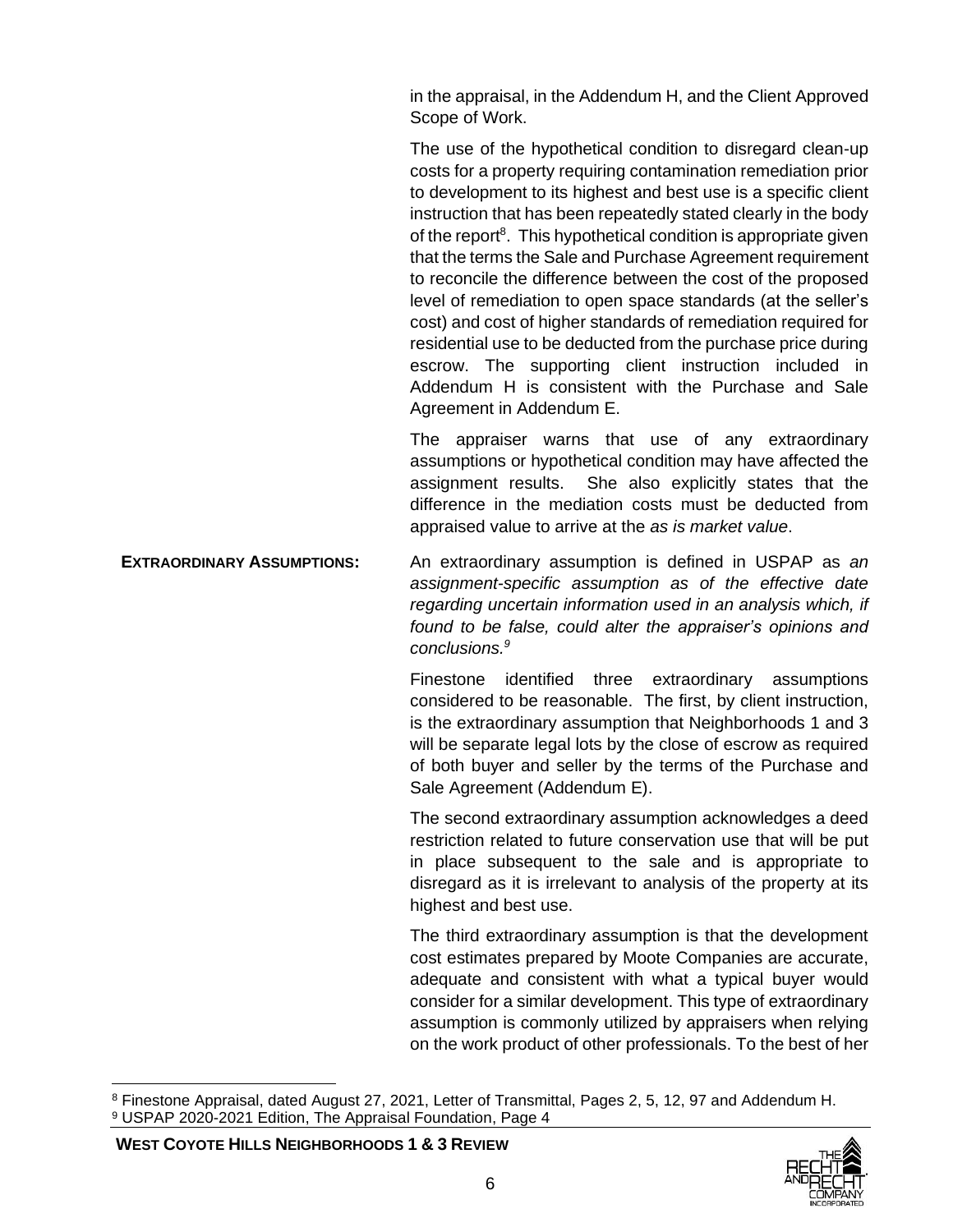ability, Beth Finestone checked the updated development costs for completeness and concluded the Moote Costs to be the best cost data available for analysis at the date of appraisal.

The extraordinary assumptions utilized are compliant with USPAP and are appropriate for appraisal of this property type given the condition of the property and the assignment conditions agreed to by the client.

**JURISDICTIONAL EXCEPTIONS** A Jurisdictional Exception was utilized that is appropriate for an appraisal to be compliant with both USPAP and UASFLA. The appraiser did not link the opinion of market value in this analysis to a specific exposure time in accordance with the Uniform Appraisal Standards for Federal Land Acquisitions. Not linking an opinion of value to a specific exposure time requires a jurisdictional exception to USPAP Standards Rule 1-2(c). As appropriate for this assignment, no estimate of exposure time was included in the appraisal.

**DEFINITION OF MARKET VALUE** The appraisal included a statement of the correct UASFLA definition of market value. This definition is appropriate as one of the intended uses is as a basis for federal funding. Where there are differences in the State and Federal regulations and appraisal guidelines, Finestone has deferred to federal regulations. The analyses are consistent with that definition.

**REGIONAL, AREA AND NEIGHBORHOOD ANALYSES** The Finestone Appraisal adequately identifies the regional characteristic impacting value in an economic overview that includes residential development trends, and supply and demand for residential lots in the competing market area. She concludes that there is a diminished supply of lot inventory to meet current demand as home values continue to increase. This shortage has resulted in developers considering smaller in-fill development sites as well as developing sites that were previously contaminated or used for oil production, such as the subject. The subject area analysis identifies pertinent locational characteristics as they relate to existing infrastructure to support new development and an average to above average rating of the subject properties' ability to compete for existing housing demand. The Finestone appraisal has concluded that the market for residential land is anticipated to remain strong after discussion of economic indicators and demographics, residential market analyses of residential lot inventory, absorption, and pricing, and

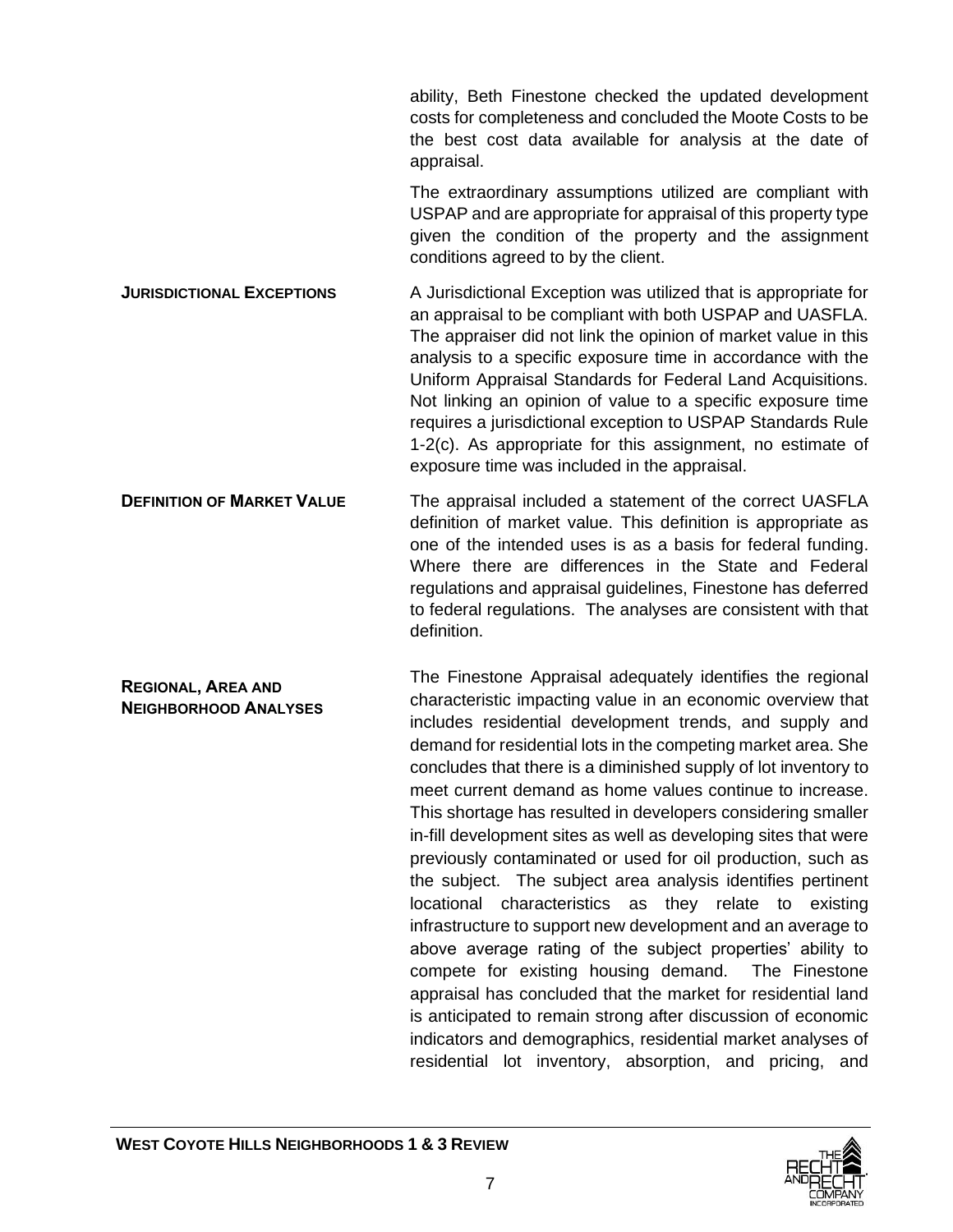conversations with market participants.<sup>10</sup> The residential market analysis includes economic impacts on demand during the COVID-19 pandemic.

- **PROPERTY CHARACTERISTICS** The appraisal adequately describes the as-is property condition and identifies property characteristics that contribute to and negatively impact value for development at its highest and best use. Topics addressed in the appraisal include: size, existing, and past use, soil condition, zoning and land use regulations, topography, vegetation and habitat, views, utilities, access, minerals, water rights, easements, encroachments and restrictions, drainage, environmental hazards, ground stability, flood hazard status, improvements, personal property, fixtures, sale history, the pending sale, planning and entitlement history, assessed value and annual tax load, the proposed VTTM and remaining conditions of entitlement. The as-is condition, including the contaminated soil in need of remediation, has been fully described.
- **LAND USE REGULATIONS AND ENTITLEMENTS** Under the West Coyote Hills Specific Plan Amendment No. 8, Neighborhoods 1 and 3 are zoned SFD, Single Family Detached. Neighborhood 1 has an allowed maximum density of 1.54 dwelling units per acre and Neighborhood 3 has a maximum density of 4.38 dwelling units per acre. After complying with all other requirements, the approved vesting tentative tract map allows 16 minimum ½ acre lots in Neighborhood 1 and 59 minimum 4,500 square foot lots in Neighborhood 3.
- **HIGHEST AND BEST USE:** The Finestone Highest and Best Use Analysis is brief but adequately supported by a market analysis and thorough discussions of the locational, physical and legal characteristics of the subject properties in earlier sections of the report. Subject to the remaining conditions of entitlement including the Remediation Action Plan, and a share of the overall backbone development with the entire West Coyote Hills subdivision containing  $510±$  acres, the Site Analysis conclusion is that Neighborhoods 1 and 3 have the physical characteristics and the availability of utilities to result in functional utility suitable for residential development consistent with the Specific Plan and VTTM 17609 as tentatively approved.

Finestone concludes there does not appear to be any reasonably probable use of the subject parcels that would

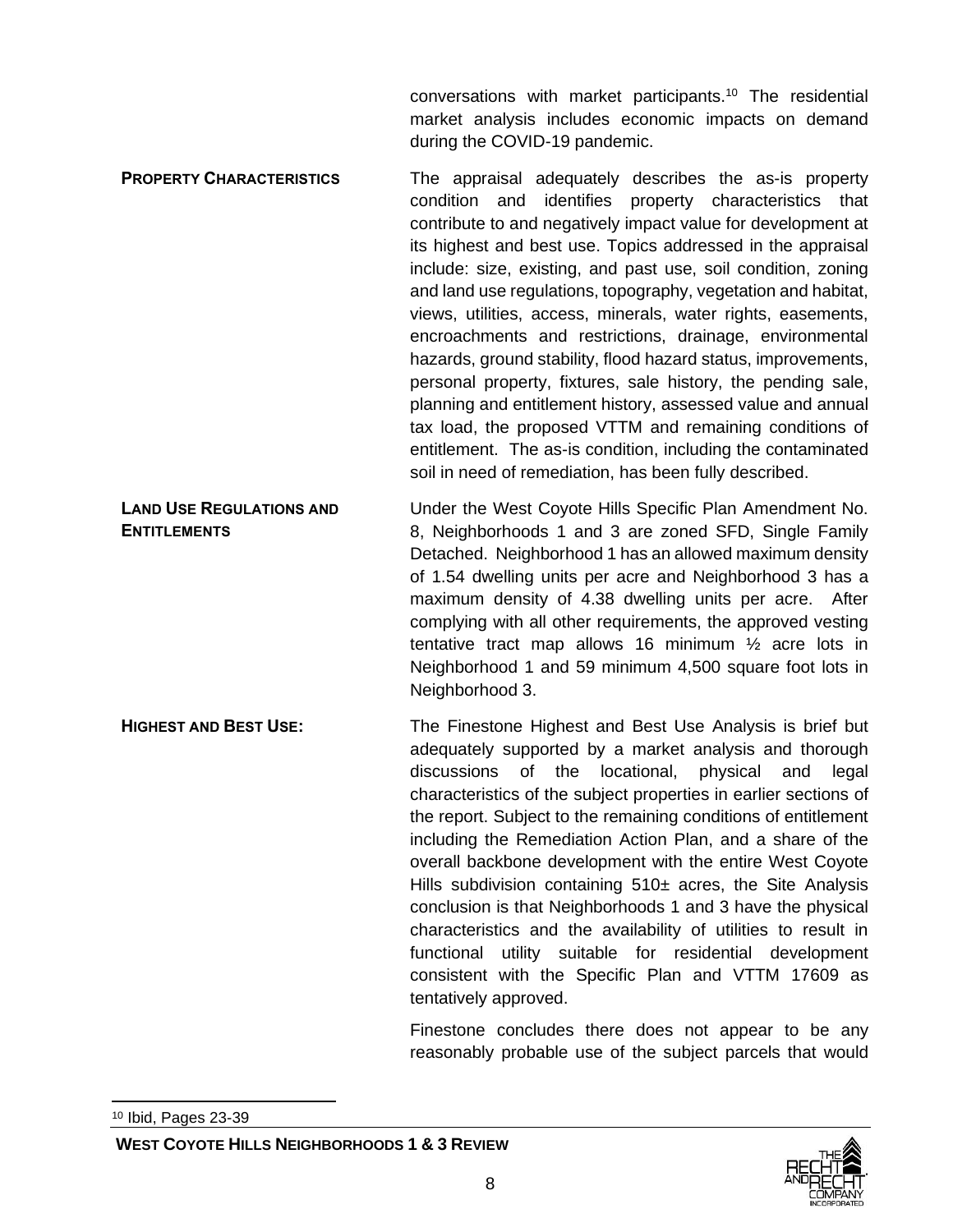generate a higher residual land value than for development with single-family residential subdivisions as proposed in the Vesting Tentative Tract Map. Single-family residential subdivision as vested and tentatively approved with 16 approximately 0.5-acre lots in Neighborhood 1, and 59 approximately 4,500 square foot lots in Neighborhood 3, is the only use that meets the four tests of highest and best use for the subject sites. Therefore, it is concluded to be the highest and best use of the subject parcels as vacant. The most probable buyers are identified as developers. Due to the different approved residential lot sizes, the most probably buyer may be different developers.

- **LARGER PARCEL:** After conducting tests of unity of title, contiguity, and unity of use, as required by UASFLA, Finestone concluded that Neighborhoods 1 and 3 have a different highest and best use from the remainder of the area under common ownership and from each other. Neighborhood 1 represents a separate Larger Parcel with a specific highest and best use for residential estate development due to the half-acre approved lot sizes. Neighborhood 3 is also a separate Larger Parcel having potential for development of entry level housing based on the typical 4,500 square foot approved lot size. The appraiser's conclusion is reasonable given that it is common practice in Southern California areas with approved Specific Plans for a variety of housing types for a master land developer to entitle land and then sell portions in various stages of land development to other homebuilder developers based on their preferred product type.
- **SIZE:** Neighborhood 1 10.40 acres

Neighborhood 3 – 13.70 acres

**IMPROVEMENTS:** None.

**VALUATION ANALYSIS:** Finestone has conducted two separate valuation analyses, one for each Larger Parcel. Both analyses utilized the Sales Comparison Approach, exclusively. Considering the UASFLA requirements, it is appropriate to exclude subdivision analyses. Differences in development costs, entitlements, risk and development timing between the sale properties and the subject properties have been considered in the Finestone Sales Comparison Approach.

> In the valuation of tentative mapped residential development land in raw condition, there are three characteristics that have the most impact on value: the level of entitlement (the cost,

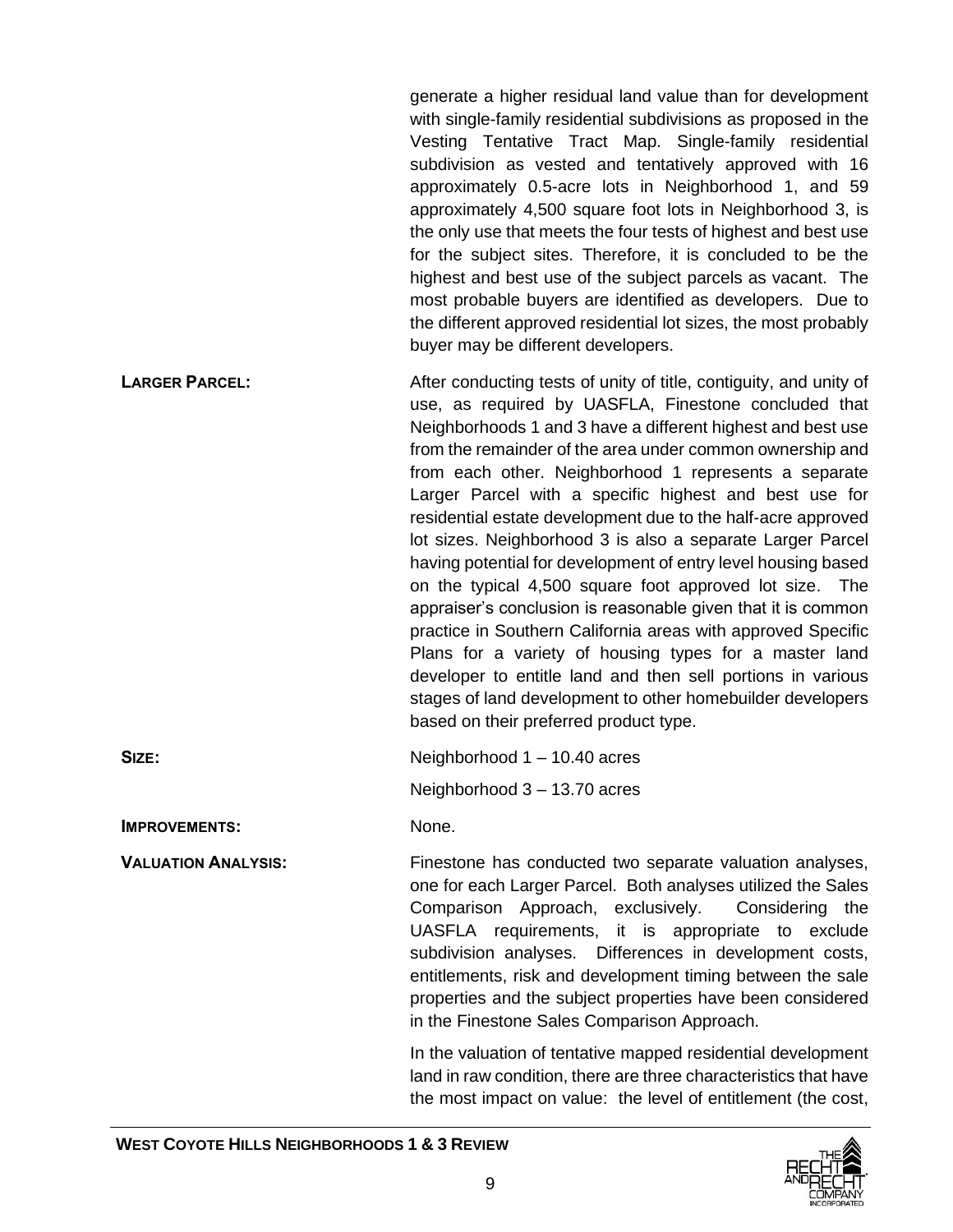time and risk involved to satisfy conditions of approval), location (as it relates to potential future home prices) and physical characteristics (as they relate to development costs, timing and risk.) Although highly similar sale properties were not available for analysis due to the highly built-up condition of the subject area and competing areas, Finestone has adequately addressed all three.

There were not adequate raw entitled land sales available for analysis in competing locations with available development costs. For this reason, Finestone has first analyzed each Larger Parcel on a value per finished lot basis with all required infrastructure completed and then deducted the estimated cost to finish the subject lots. This methodology takes into consideration the differences in land condition, entitlements, and development costs of each sale in comparison to each Larger Parcel. The results were market supported value indications reflecting the raw land condition but entitled status of each Larger Parcel.

The Sales Comparison Approach included:

1. Development and analysis of two sets of comparable data for Neighborhood 1 and Neighborhood 3. The Finestone Appraisal has utilized four sales in direct comparison to Neighborhood 1. Six sales most similar to the allowed density and development size were analyzed in comparison to Neighborhood 3. Each analysis utilized one comparable sale that was a remediated oil field site. Given the paucity of highly similar market data, the sales analyzed, with adequate development cost information, were apparently the most meaningful sales available for analysis within reasonable proximity within mostly built-up competing Orange and Los Angeles County locations. Raw land sales in other locations that did not share similar supply and demand characteristics for residential development were not utilized.

2. Comparable sales were fully described, confirmed and analyzed. Finestone has verified and described the sale property conditions at the time of sale. The verifications included obtaining development cost estimates for each sale that could be compared to the seller-provided development cost estimates from Moote Companies for each Larger Parcel.

3. Factors of comparison analyzed quantitatively in the Sales Comparison Approach include: real property rights conveyed,

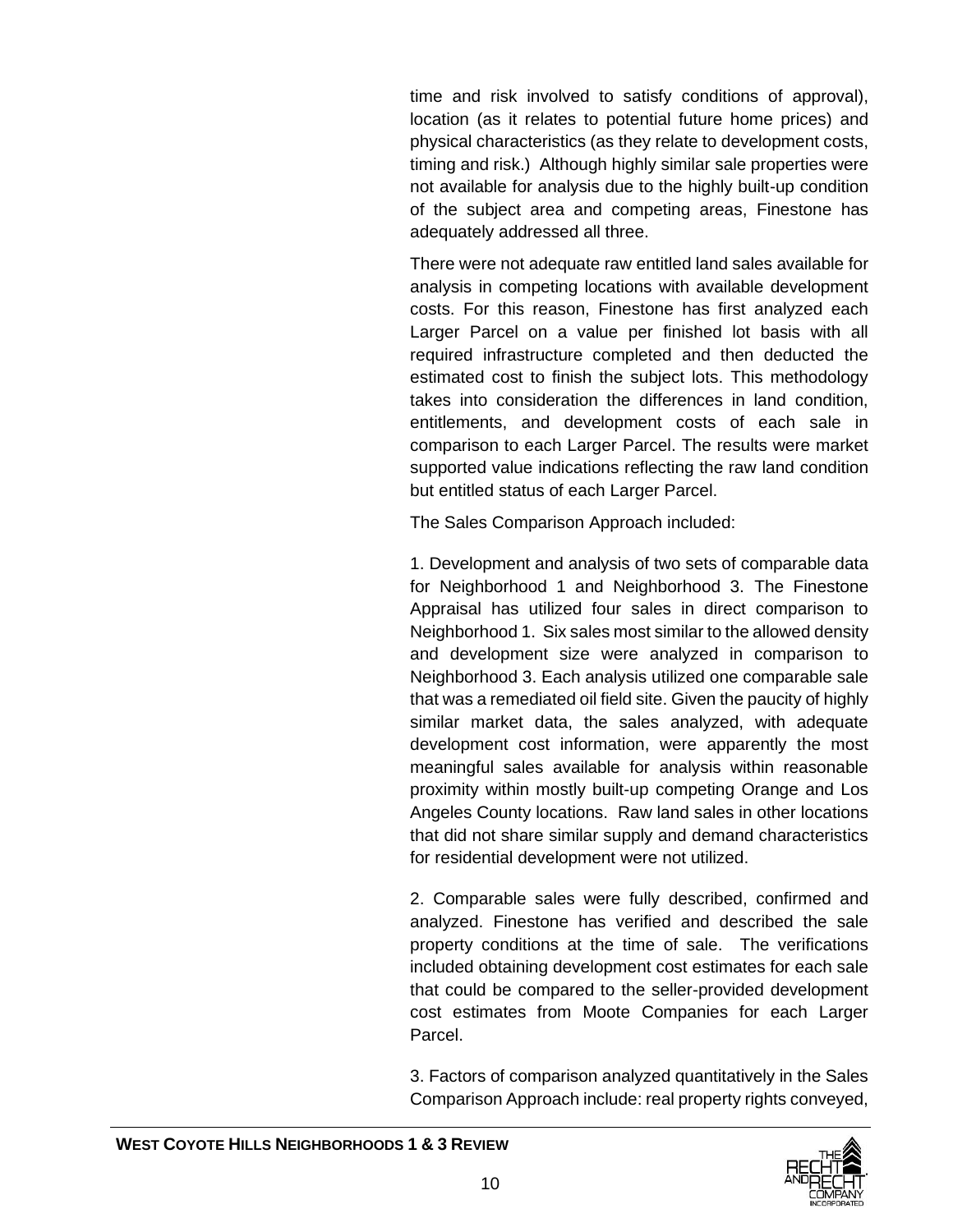financing terms, conditions of sale, expenditures made immediately after purchase, market conditions, entitlement cost and risk, and location. Characteristics analyzed qualitatively include: access, project size, shape, topography, and zoning/density as it affects average lot size. The Sales Comparison Approach methodology was adequately developed with both quantitative adjustments, where they could be market supported, and qualitative comparisons. The impact of Covid-19 was analyzed as of the effective date of appraisal. The market condition adjustments were extracted from sale statistics that occurred both prior to and during the pandemic and applied to render an opinion of market value as of the effective date of appraisal.

4. Appraisal judgement was explained in reconciling unit values bracketed by overall superior and inferior indications.

5. Site development costs for each sale were included in the analyses in forming indications of finished lot value for Neighborhood 1 and Neighborhood 3. After reconciling a finished lot value, costs to finish the lots on each Larger Parcel were deducted to result in raw land value. Moote Companies development cost estimates were explained and relied on by the appraisers.

6. The Sale Comparison analyses considered the time, cost, and risk associated with satisfying the conditions of approval for each sale property to reach finished lot status. Finestone concluded that most of the developer risk to achieve the existing vested tentative map had already been incurred prior to the date of value and the developer risk from a vesting tentative tract map to a final map was not measurable based on the available market data and required no adjustment.

7. Although the larger parcels were valued *as if* free of environmental contamination, Finestone conducted an analysis of potential stigma associated with residential use of land with environmental contamination. Finestone concluded after a matched pair analysis that stigma was not measurable and required no adjustment.

8. While a hypothetical condition has been utilized for the cost of soil remediations, the time required to complete the cleanup of the site subsequent to the closing of the sale of the Larger Parcels was included in the analyses. The value conclusions, adjusted for all other known differences, were discounted for an estimated 12-month clean-up period at

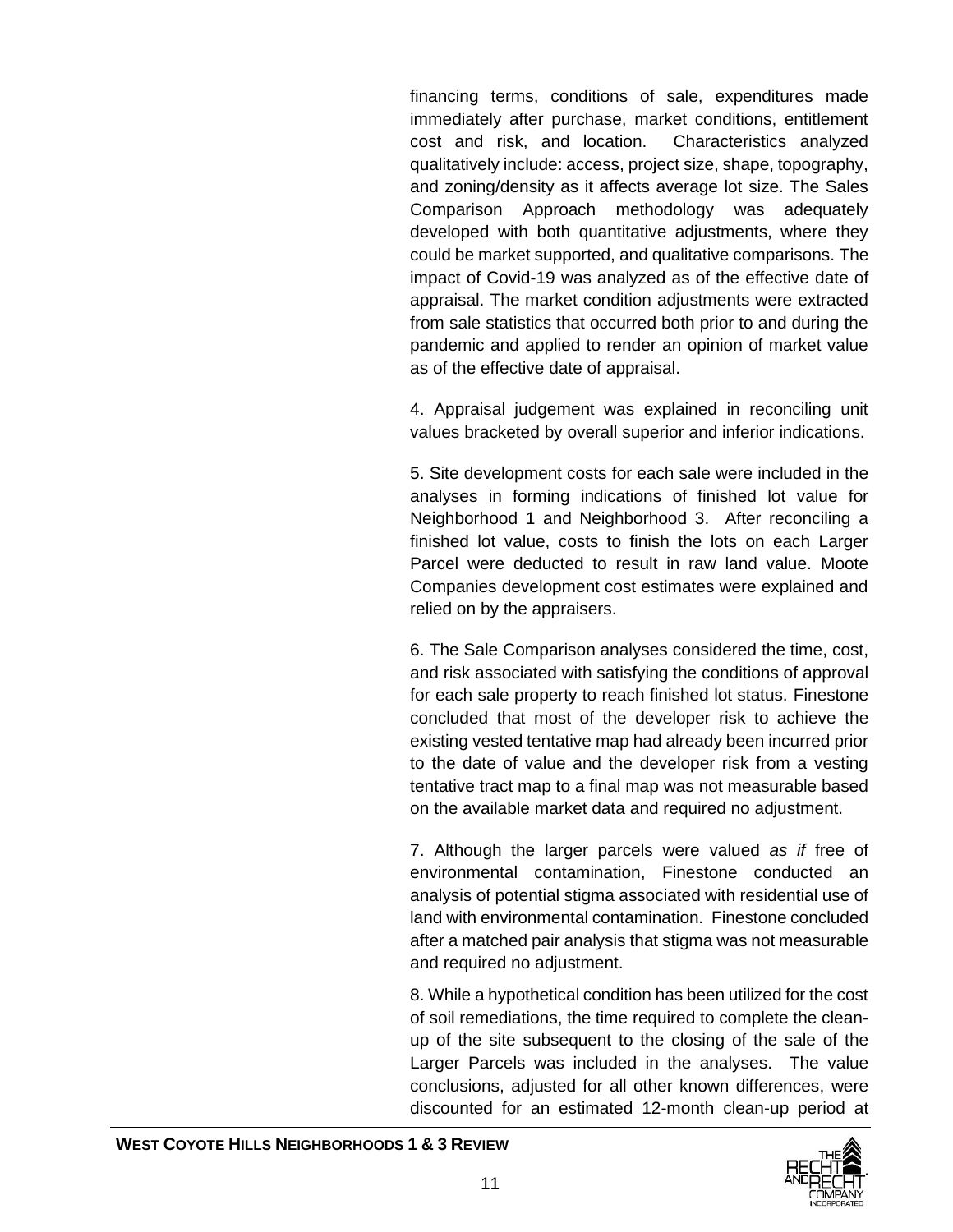2.5% (to account for additional carrying costs a typical developer/buyer would consider in acquiring contaminated property not immediately available for development.)

#### **MARKET VALUE CONCLUSION – NEIGHBORHOOD 1**

| Indicated Value per Lot \$850,000 x 16 Potential Lots<br>\$13,600,000<br>$=$                                              |                                         |
|---------------------------------------------------------------------------------------------------------------------------|-----------------------------------------|
| <b>Finished Lot Value</b><br>Less: Costs Associated with Finishing Lots<br>Less: Entitlement Risk N/A<br>Less: Stigma N/A | \$13,600,000<br>$-$6,723,042$           |
| Subtotal                                                                                                                  | \$6,876,958                             |
| Less: Discount Factor for 12-Month Clean-Up Period @ 2.5%<br><b>Indicated Value</b><br><b>Rounded Value</b>               | 0.97561<br>\$6,709,229<br>\$6,710,000   |
| <b>MARKET VALUE CONCLUSION - NEIGHBORHOOD 3</b>                                                                           |                                         |
| Indicated Value per Lot \$475,000 x 59 Potential Lots<br>\$28,025,000<br>$=$                                              |                                         |
| <b>Finished Lot Value</b><br>Less: Costs Associated with Finishing Lots<br>Less: Entitlement Risk N/A<br>Less: Stigma N/A | \$28,025,000<br>$-16,407,827$           |
| Subtotal                                                                                                                  | \$11,617,173                            |
| Less: Discount Factor for 12-Month Clean-Up Period @ 2.5%<br><b>Indicated Value</b><br><b>Rounded Value</b>               | 0.97561<br>\$11,333,830<br>\$11,330,000 |

#### **CONCLUSION - APPRAISAL QUALITY**

In the reviewer's opinion, the appraiser properly identified and inspected the subject property and market data. Relevant subject property information was described completely and accurately. The market data was analyzed sufficiently and accurately. Given the nature of the subject property and paucity of more similar market data in competing locations, the appraisal methodology was appropriate and resulted in credible and reasonable value conclusions. Any areas of deficiency or disagreement between the reviewer and appraiser were revised to the satisfaction of both parties during the review process. Overall, the quality of this appraisal is considered adequate for the intended use, compliant with the applicable appraisal standards, and the appraisal report was complete given the laws, regulations, client instructions and specifications applicable to the appraisal.

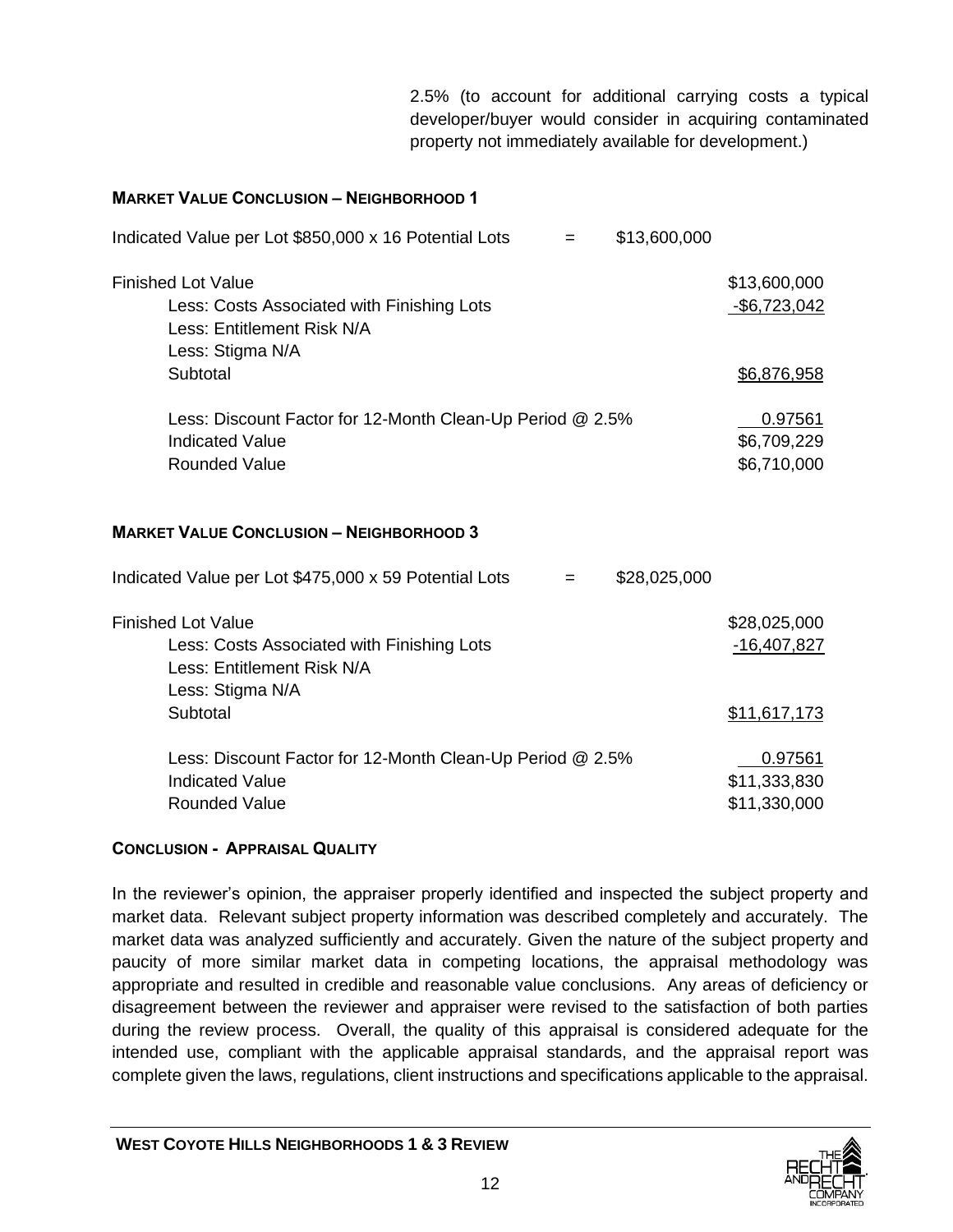## **ASSUMPTIONS AND LIMITING CONDITIONS**

- 1. The legal description and existing encumbrances as furnished First American Title Preliminary Report No. OSA-6306151 dated, March 24, 2021 included in the addenda of the Finestone appraisal is assumed to be correct and is relied on in this review appraisal report. The exceptions to title are assumed to be complete.
- 2. No responsibility is assumed for legal matters, nor do we render an opinion as to the title, which is assumed to be good and marketable.
- 3. Responsible ownership and competent management of the property are assumed.
- 4 Compliance of the subject property and comparable properties with all applicable government and private land use controls, as well as all applicable federal, state and local environmental regulations and laws, is assumed.
- 5. The gross sizes per engineering maps included in the Purchase and Sale Agreement included in the addenda of the Finestone appraisal were relied on and is assumed to be correct..
- 6. This property is affected by hazardous waste or materials. The value conclusions assume the AECOM prepared Remedial Action Plan (RAP) in the addenda of the Finestone Appraisal report is accurate, complete and adequate to form a basis for remediation cost estimates. As per the hypothetical condition discussed in the appraisal review, the property has been appraised without consideration of remediation costs as the buyer and seller are to reconcile remediation costs during escrow according to the Purchase and Sale Agreement. The client is advised to retain a specialist to determine the difference in remediation costs for open space (the intended use) and remediation costs for residential development (the highest and best use). This determination is beyond the scope of work of the appraisal under review and the review appraisal.
- 7. Information estimates and opinions in the appraisal report are assumed to have been reported accurately. Information obtained from the appraiser's sources are assumed to be reliable; however, no responsibility is assumed for their accuracy nor for information not disclosed which might otherwise affect the valuation estimate. The right is reserved to re-evaluate any such information that may be disclosed later.
- 8. This review appraisal report has been prepared for the exclusive benefit of the State Coastal Conservancy and other state and federal agencies considering granting funds toward the acquisition of the subject property for conservation purposes. It may not be used or relied upon by any other party for any other purpose. Any party who uses or relies upon any information in this report without the preparer's written consent does so at their own risk.